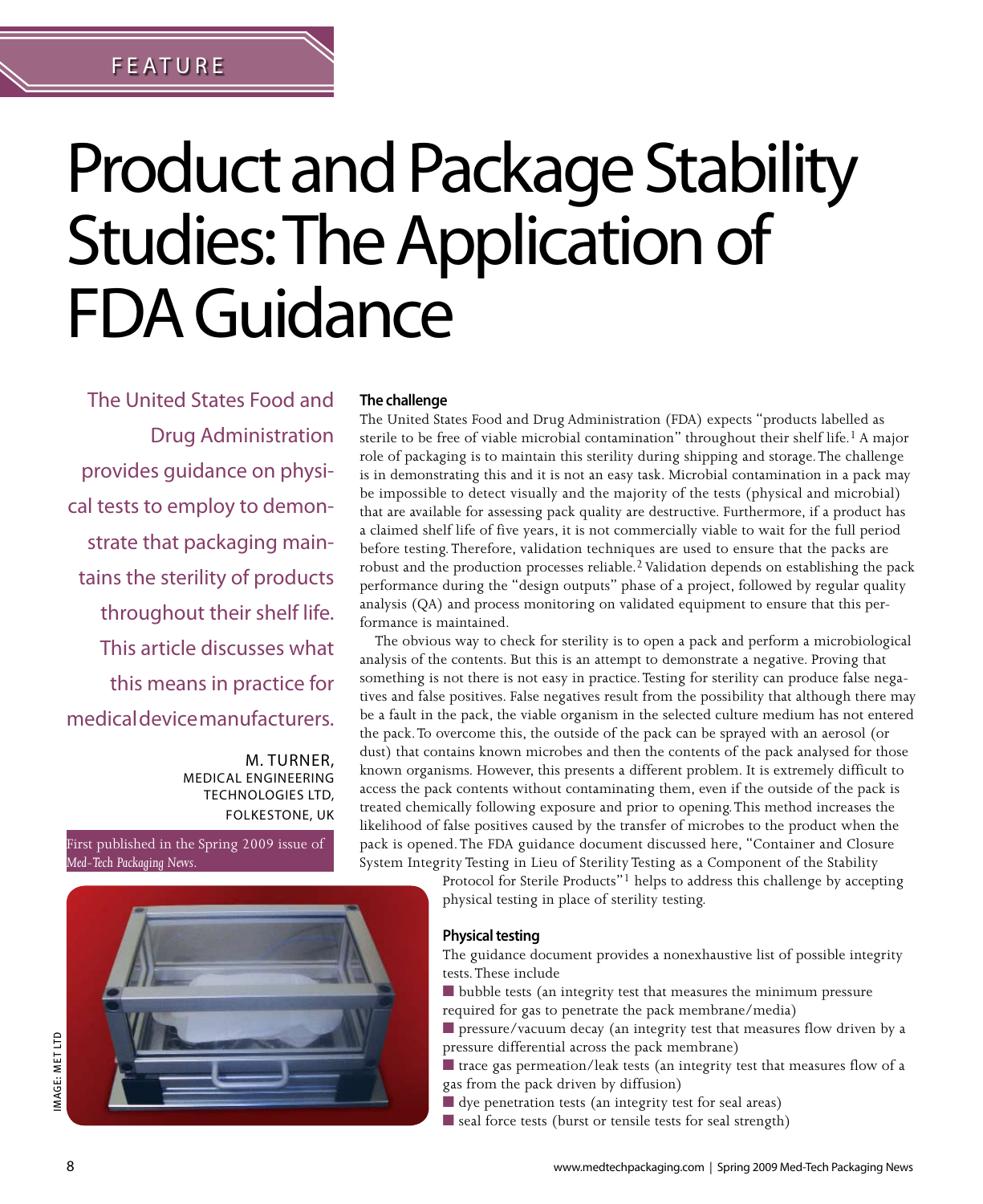■ electrical conductivity and capacitance tests (integrity tests that look for anomalies in materials).

The guidance document stresses that these tests do not replace initial sterilisation validation or sterility release tests during manufacturing. They are, however, relevant to a stability evaluation programme or a shelf life test programme. It is also stated that the tests require proper validation. Validation methods vary according to the tests used and pack types.

The physical tests outlined here should be combined with environmental and ageing factors to simulate the conditions the product may be expected to encounter during transit and storage.

#### **Ageing**

Real time ageing is often not a realistic option, especially for a new product or packaging system. Ageing can be accelerated for most medical devices and packages by following the Arrhenius equation,<sup>3</sup> which states that a temperature rise of 10 °C will double the rate of a reaction. Hence, storage at 55 °C delivers one year of equivalent ageing in less than six weeks, as stated in ASTM F1980-07 Standard Guide for Accelerated Aging of Sterile Barrier Systems for Medical Devices.4 The guidance indicates that testing should be conducted at 12 month intervals up to the claimed shelf life.

### **Environmental conditions**

Prior to transport, simulation packages may require conditioning according to the environments they will encounter in practice. Conditions are described in International Electrotechnical Commission standards; US Defense standards, often termed MIL specs; and in ASTM D4332-01 (2006) Standard Practice for Conditioning Containers, Packages, or Packaging Components for Testing.<sup>5</sup> Typically, these are ■ Tropical: temperature 38 °C, relative humidity 85%

■ Desert: temperature 50 °C, relative humidity low

■ Frozen: temperature –20 °C, relative humidity low

■ Temperate: temperature 23 °C, relative humidity 50%.

#### **Shipping**

Transport simulation for medical devices is

commonly performed according to ASTM D4169-05 Standard Practice for Performance Testing of Shipping Containers and Systems. This testing can incorporate initial manual handling (ASTM D 5276-98 A), vehicle stacking (ASTM D 642-00 C), loose load vibration (ASTM D 999-01 F), vehicle vibration (ASTM D 4728-01 E), and final manual handling (ASTM D 5276-98 A).

#### **Testing package and product**

To identify precisely what testing is required, a risk analysis should be performed. Questions to consider include: ■ Does the product (or pack) deteriorate with time?

■ Is the product (or pack) labile at raised or lowered temperatures or even normal temperatures?

■ Is the product or pack sensitive to moisture?

■ What environment may the product be stored and transported in?

■ What are the environmental conditions in the hold of a plane or ship and on the dockside?

■ Does the product put pressure on the pack seals or materials?

■ What is the mass of the product and how much can it move around in the pack?

#### **Product testing**

Products are usually tested against their normal QA specifications following ageing and conditioning. The risk analysis and failure modes and effects analysis may indicate additional areas of testing that do not appear in the normal QA routine. An example may be additional tensile testing on joints or volume verification for products containing volatile fluids, both of which may be influenced by temperature fluctuations. Package testing is dependent on package design and materials.

# **Nonporous packs**

A wide choice of testing options is available for hermetically sealed packs. Pressure (vacuum) decay or tracer gas tests can be used to determine the integrity of the entire package; they allow confirmation of the web material and weld integrity. One option is a method described in ASTM F2095-07e1, Standard Test Methods for Pressure Decay Leak Test for Flexible Packages With and Without Restraining Plates. A better alternative can be, ASTM F2338-05,

Standard Test Method for Nondestructive Detection of Leaks in Packages by Vacuum Decay Method. In this test, packages are placed in a chamber that closely fits their profile. The chamber is subjected to a vacuum and leakage from the pack into the vacuum is measured as a pressure increase. This is similar to pressure decay testing, where a positive pressure is applied inside the product or pack. It delivers accurate quantitative results.

A variety of gases may be used for tracer gas testing. Hydrogen (5% in nitrogen), carbon dioxide and helium are all possibilities. For these tests, packages can be sealed in an environment rich in the tracer gas; or the gas can be introduced after welding by the storage of the packages in an atmosphere of the tracer gas at elevated pressure; a probe is then used to locate and quantify any leaks. Validation for both methods can be performed using pack perforations of a known size. For practical reasons the minimum hole that can be made is usually 12.5 microns in diameter. The validation is achieved by comparing packs with perforations with packs known to be intact. An integral pack can be tested and shown to pass a test. The same pack can then be perforated and used to challenge the test method.

Medical device manufacturers often question the "hole" size used for the validation of these test methods. There are certainly some extremely small bacteria. For example, Brevundimonas (Pseudomonas) diminuta (ATCC19146) has a diameter of 0.3 microns and a length of 0.8 microns. Viruses can be even smaller than this (typically in the nanometre range).<sup>6</sup> However, filtration of airborne particles is not just a sieving process. There are a variety of other mechanisms that entrap particles<sup>7</sup> such as diffusion (Brownian motion) inertial impaction and electrostatic attraction. Hence, although a hole may appear large, the filtration efficiency may be greater than initially expected. This is one of the reasons why porous packaging materials are effective at keeping products sterile.

#### **Porous packs**

Different methods are required for testing medical device packages that have at least one porous element, for example paper or Tyvek. Pressure decay and tracer gas tests are not suitable. Integrity testing for these packs